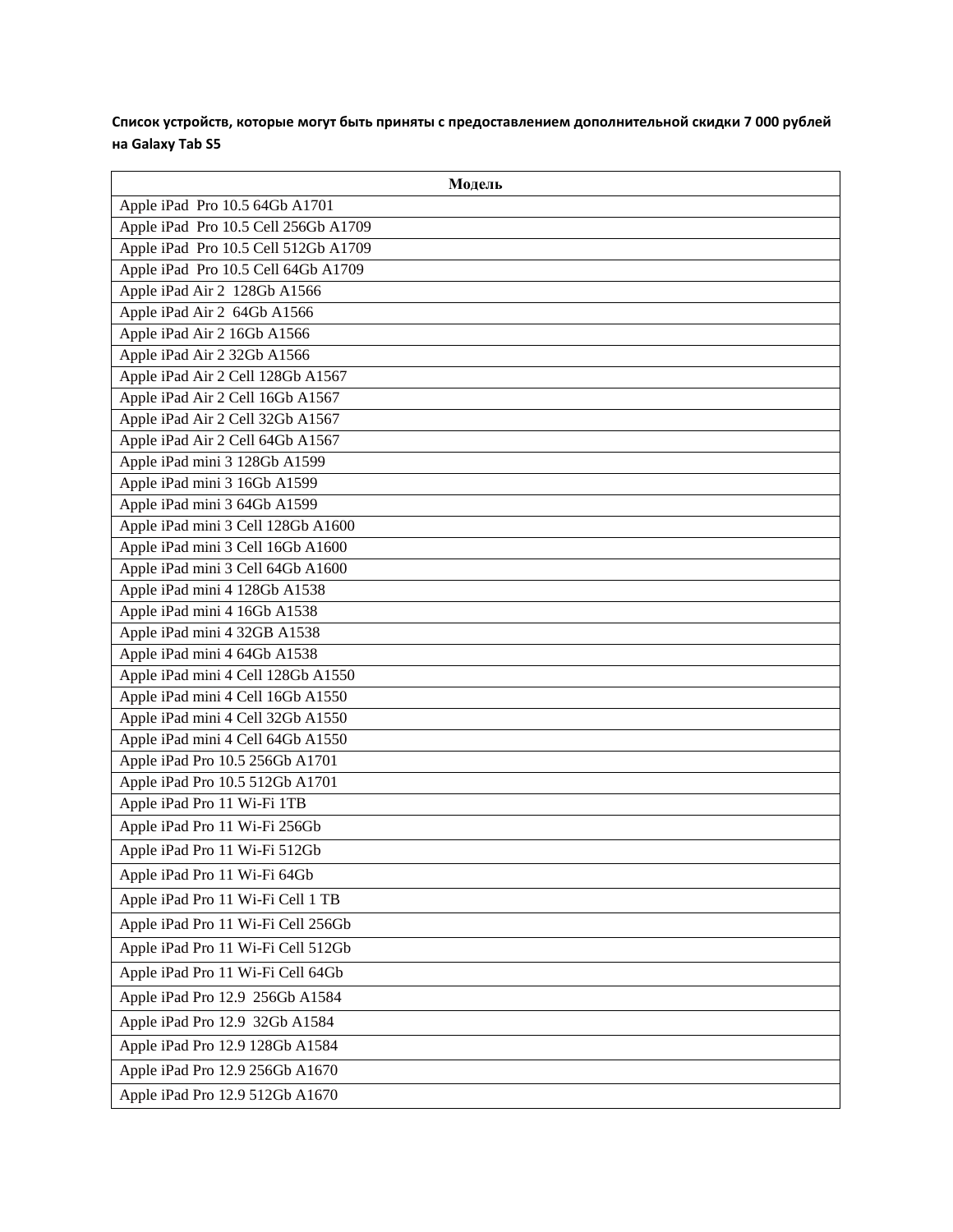| Apple iPad Pro 12.9 64Gb A1670             |
|--------------------------------------------|
| Apple iPad Pro 12.9 Cell 128Gb A1652       |
| Apple iPad Pro 12.9 Cell 256Gb A1652       |
| Apple iPad Pro 12.9 Cell 256Gb A1671       |
| Apple iPad Pro 12.9 Cell 512Gb A1671       |
| Apple iPad Pro 12.9 Cell 64Gb A1671        |
| Apple iPad Pro 12.9 Wi-Fi 1TB              |
| Apple iPad Pro 12.9 Wi-Fi 512Gb            |
| Apple iPad Pro 12.9 Wi-Fi 64Gb             |
| Apple iPad Pro 12.9 Wi-Fi Cell 1 ТВ уценка |
| Apple iPad Pro 12.9 Wi-Fi Cell 256Gb       |
| Apple iPad Pro 12.9 Wi-Fi Cell 512Gb       |
| Apple iPad Pro 12.9 Wi-Fi Cell 64Gb        |
| Apple iPad Pro 9.7 Cell 32Gb A1674/A1675   |
| Apple iPad Pro 9.7 128Gb A1673             |
| Apple iPad Pro 9.7 256Gb A1673             |
| Apple iPad Pro 9.7 32Gb A1673              |
| Apple iPad Pro 9.7 Cell 128Gb A1674/A1675  |
| Apple iPad Pro 9.7 Cell 256Gb A1674/A1675  |
| Huawei M3 8.4 LTE 32Gb                     |
| Huawei M3 8.4 LTE 64Gb                     |
| Huawei M3 Lite 10.0 LTE 16GB               |
| Huawei M3 Lite 10.0 LTE 32GB               |
| Huawei M3 Lite 8.0 LTE 16Gb                |
| Huawei M3 Lite 8.0 LTE 32Gb                |
| Huawei MediaPad T3 7.0 3G 8G               |
| Huawei T3 10.0 LTE 32Gb                    |
| Huawei T3 8.0 LTE 16GB                     |
| Samsung TAB A 10.1 SM-T585 LTE 16Gb        |
| Samsung Tab A 7.0 SM-T280 8Gb              |
| Samsung TAB A 7.0 SM-T285 LTE 8Gb          |
| Samsung TAB A 8.0 2017 SM-T385 LTE         |
| Samsung Tab A 8.0 SM-T350 16Gb             |
| Samsung TAB A 8.0 SM-T355 LTE 16Gb         |
| Samsung TAB A 9.7 SM-T550 16Gb             |
| Samsung TAB A 9.7 SM-T555 LTE 16Gb         |
| Samsung Tab E 9.6 SM-T560N 8Gb             |
| Samsung TAB E 9.6 SM-T561 3G 8Gb           |
| Samsung Tab S2 8.0 SM-T710 32Gb            |
| Samsung Tab S2 8.0 SM-T715 LTE 32Gb        |
| Samsung Tab S2 8.0 SM-T719 LTE 32Gb        |